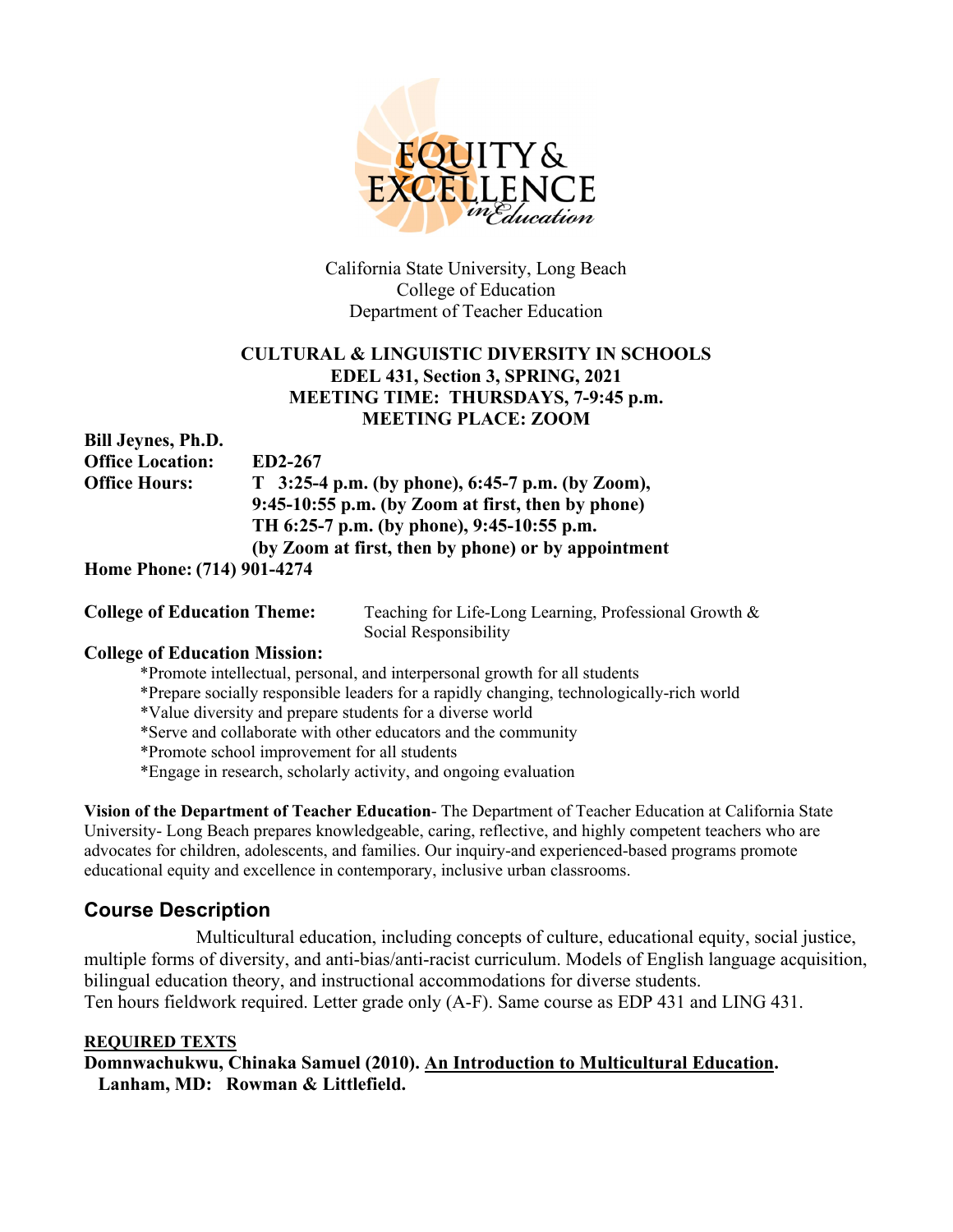**Fraser-Burgess, Sheron (2019). Annual Editions: Education. New York: McGraw Hill. 44th edition. (Given that I was just assigned to teach this class and the book I used last year, Annual Editions: Multicultural Education, is no longer available, we will do the following. The assigned readings for this text, which are for later in the semester, will appear in an updated version of this syllabus, at a later time).**

**Jeynes, William. (2011). Parental Involvement and Academic Success of Children. New York: Routledge.**

# **Student Learning Outcomes:**

Students who have successfully completed this course should be able to:

- 1. Identify and analyze the key concepts of multiculturalism in the context of the U.S. and California;
- 2. Identify and analyze the key historical events, both institutional and personal, in response to diversity in the U.S. and California;
- 3. Identify and analyze the historical, political, and social backgrounds of educational policy initiatives, regarding equal access to educational opportunity;
- 4. Identify and analyze the theory and application of multicultural education, social justice, and anti-bias and antiracist education;
- 5. Identify and analyze the historical, political, and social backgrounds of educational policy initiatives, regarding second language education, bilingual education and dialect choice, and apply pedagogical theories, principles, and instructional practices for comprehensive instruction of English learners;
- 6. Identify and analyze the characteristics of cultural and linguistic resources among children, and apply formal and informal methods to assess students' language abilities, content knowledge, and skills;
- 7. Identify and analyze one's own attitudes, beliefs, and approaches to multicultural education;
- 8. Identify and analyze multicultural identities of today's student population and appropriate approaches to them;
- 9. Identify and analyze the importance of equal access to technology in multicultural education.

# **Grading Policy**

| $90-100% =$ | $\mathsf{A}$  |   |
|-------------|---------------|---|
|             | $80 - 89\% =$ | B |
|             | $70 - 79\% =$ | C |
|             | $60 - 69\% =$ | D |
|             | $0 - 59\% =$  | F |

# **Additional Policies**

- **\*** I highly discourage the taking of an **incomplete** for this course. I maintain this policy for the benefit of the student. Over the years I have learned that most incompletes are never made up.
- **\* Attendance- Ten percent of your grade will be based on attendance and classroom participation. Tardiness** can also hurt your grade.

**Special Needs-** Students with a disability or medical restriction who are requesting a classroom or academic accommodation should contact the Bob Murphy Access Center (BMAC) located in the Student Success Center, #110, or by phone at 562-985-5401 or via email at [BMAC@csulb.edu.](mailto:BMAC@csulb.edu) The BMAC will work with the student to identify a reasonable accommodation in partnership with appropriate academic offices and medical providers. We encourage students to reach out to BMAC as soon as possible. It is the student's responsibility to notify the instructor in advance of the need for accommodation related to a university-verified disability.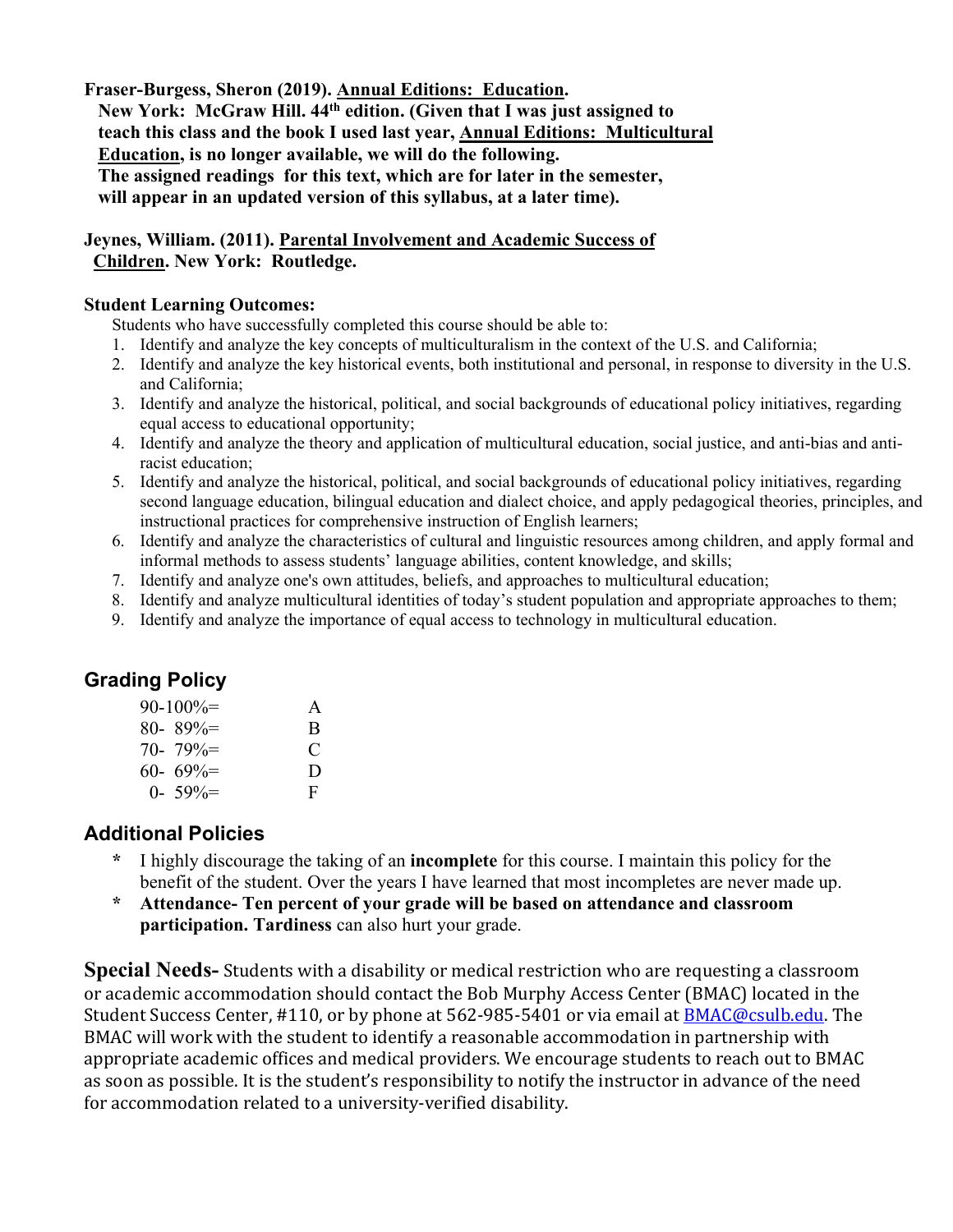## **WEEKLY SCHEDULE**

WEEK 1, January 17 I. Overview of the Course

Reading: MC Ch. 1

WEEK 2, January 24 II. Historical Foundations of Multiculturalism A. World History B. North American History III. Race and Ethnicity A. What it Means to be a Minority

Reading: MC Ch. 2, 5; PI Ch. 1

WEEK 3, January 31 III. Race and Ethnicity (continued) A. What it Means to be a Minority B. Being a Minority in Different Cultural Contexts C. Racial and Cultural Issues and Democracy IV. Cross-Cultural Encounters A. Historical B. The Cultural Encounters Usually Emphasized C. Cultural Encounters in Modern America V. Teacher Sensitivity to Racial Issues A. Teacher Qualities Necessary to be Sensitive

## Reading: MC Ch. 3; PI Ch. 2; **ASSIGNMENT #1- IDENTITY & EXPERIENCE ACTIVITY (FIRST OF 3 WEEKS)**

WEEK 4, February 7

- V. Teacher Sensitivity to Racial Issues
	- A. Teacher Qualities Necessary to be Sensitive (continued)
	- B. Living the Life, Not Merely Talking the Talk
	- C. Encouraging an Accepting Classroom Atmosphere
- VI. Types of Multiculturalism and Perspectives on Multiculturalism

Reading: MC Ch. 4

WEEK 5, February 14

VII. Culture of the Family

- A. Aspects of Family Culture
- B. The Unique Qualities and Challenges that Children from various Family Cultures Face

Reading: PI Ch. 3-5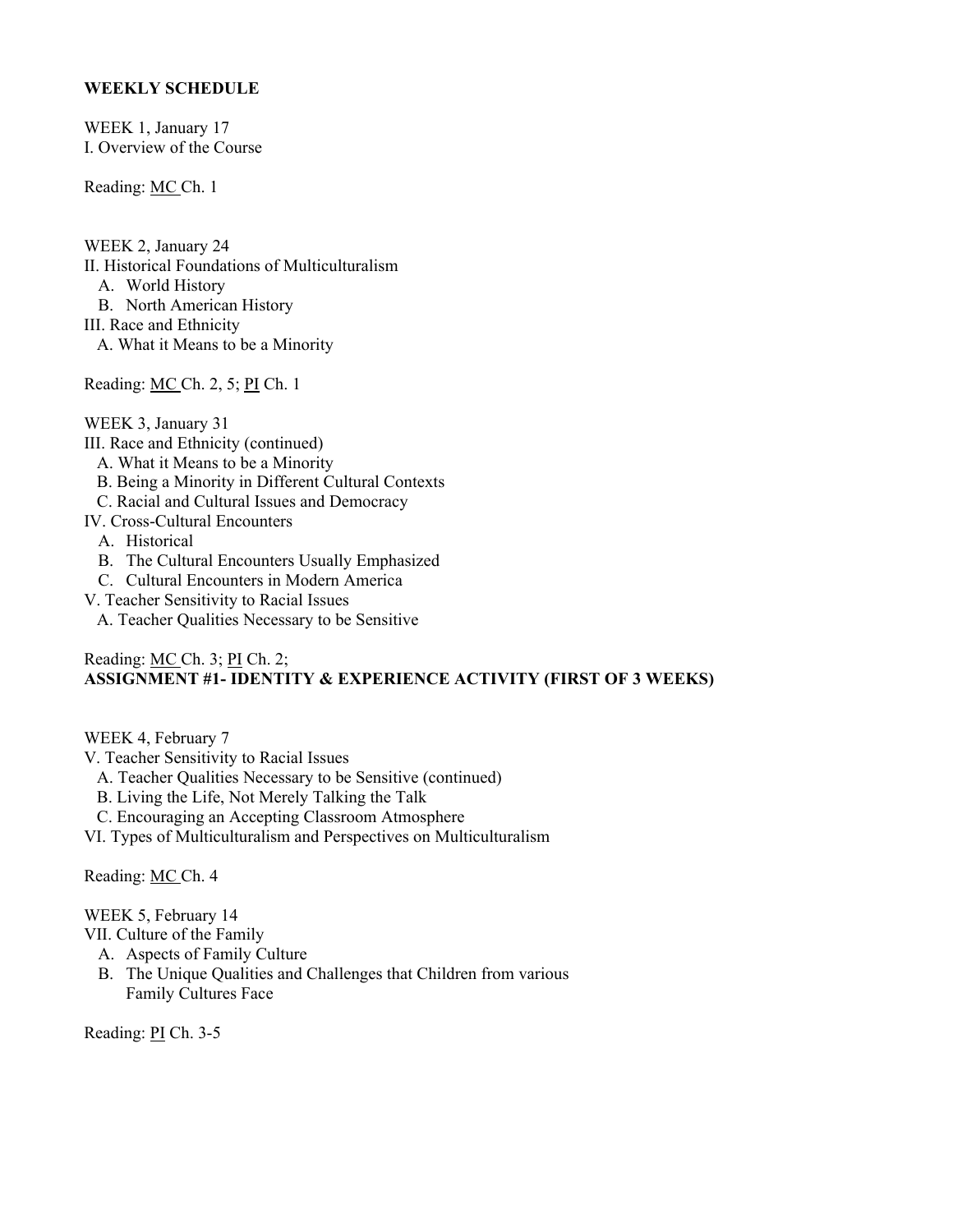#### WEEK 6, February 21

- VIII. Government Attempts to Produce Equity
	- A. Historical Attempts
		- 1. With Native Americans
		- 2. With African Americans
		- 3. With Latinos
		- 4. With Asian Americans
	- B. More Recent Attempts
		- 1. Affirmative Action
		- 2. Multicultural Curriculum
		- 3. Title I

Reading: MC Ch. 6; PI Ch. 6

## **ASSIGNMENT #2 DUE- DEVELOPING AS A MULTICULTURAL EDUCATOR: PHILOSOPHY OF EDUCATION STATEMENT, THUR. FEBRUARY 25TH**

WEEK 7, February 28 IX. Class & Socioeconomic Status A. World History B. North American History C. The Nature of Socioeconomic Status and Class

Reading: MC Ch. 4

WEEK 8, March 7 X. Gender, Sexuality & Sexual Roles A. Title IX B. Masculine/Feminine C. Sexuality and Sexual Orientation

Reading: MC Ch. 9

WEEK 9, March 14 XI. Exceptional Children A. History of Raising and Teaching Exceptional Children B. Special Needs Children C. Gifted Children XII. Religion

A. History of Role of Religion

Reading: MC Ch. 8, 11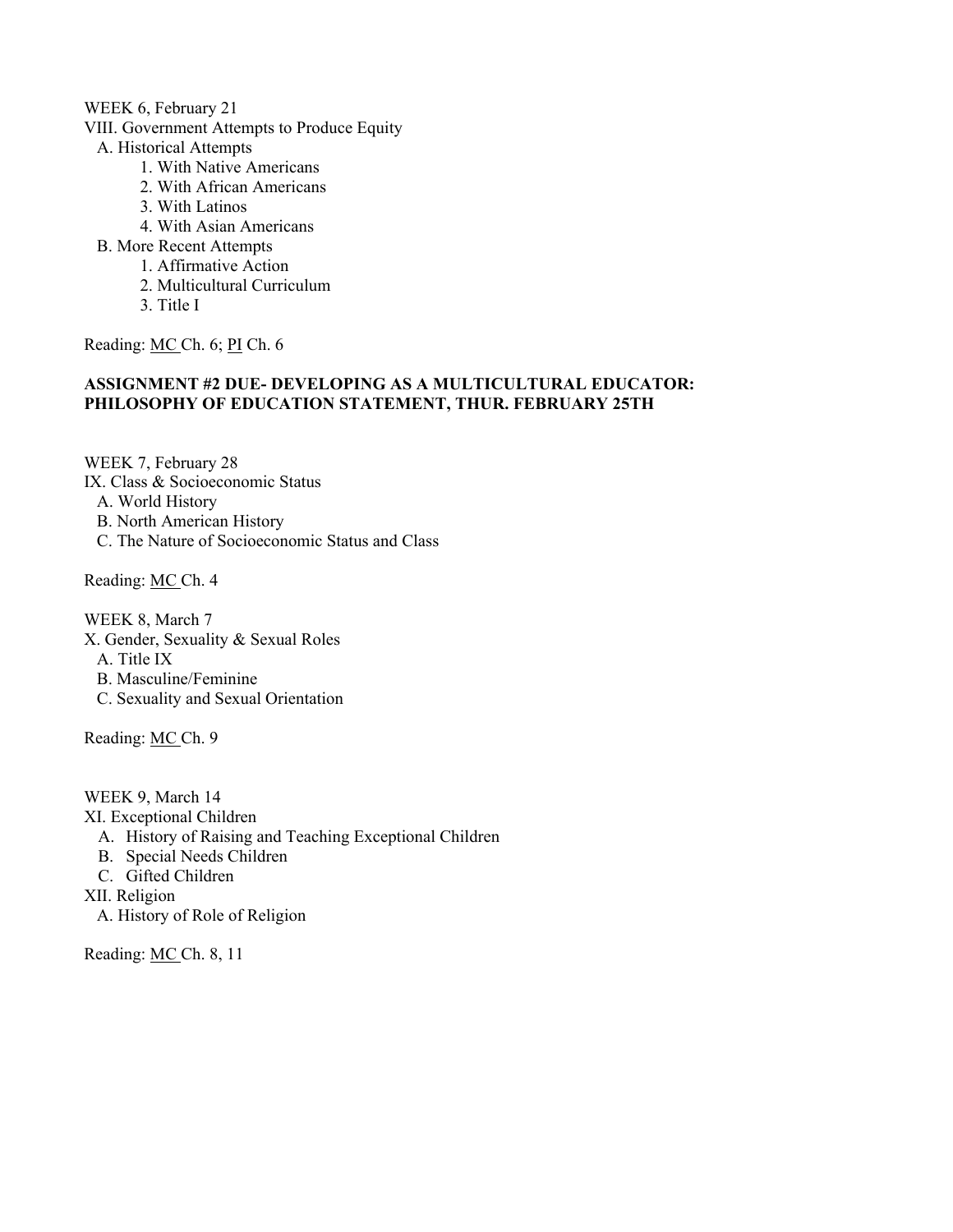WEEK 10, March 21

XIII. Language Issues A. Bilingual Education B. Teaching English Language Learners XIV. Parental Involvement and Multiculturalism

## Reading: Reading: MC Ch. 7; PI Ch. 7-11 **ASSIGNMENT #3 DUE- THEORY INTO PRACTICE: INTERVIEWS WITH DIVERSE GROUP OF ELEMENTARY SCHOOL CHILDREN, THUR. MARCH 25TH**

WEEK 11, March 28

# **NO CLASS- SPRING BREAK! HAPPY HOLIDAYS!**

WEEK 12, April 4 XV. Geography XVI. Character Education and Values A. Is Character Education Possible in a Diverse Society? B. Possible Character Education Strategies

Reading: None, due to exam

### **MID-TERM- THURSDAY, APRIL 8TH**

WEEK 13, April 11 XVII. Standards, Standardization & Multiculturalism

Reading: MC Ch. 12

## **DEBATE- THURSDAY, APRIL 15TH**

WEEK 14, April 18 XVII. Standards, Standardization & Multiculturalism (continued) XVIII. Age

Reading: MC Ch. 10

WEEK 15, April 25

XIX. Issues of Family & Diversity XX. The Child Sensitive Classroom

Reading; Review for Exam